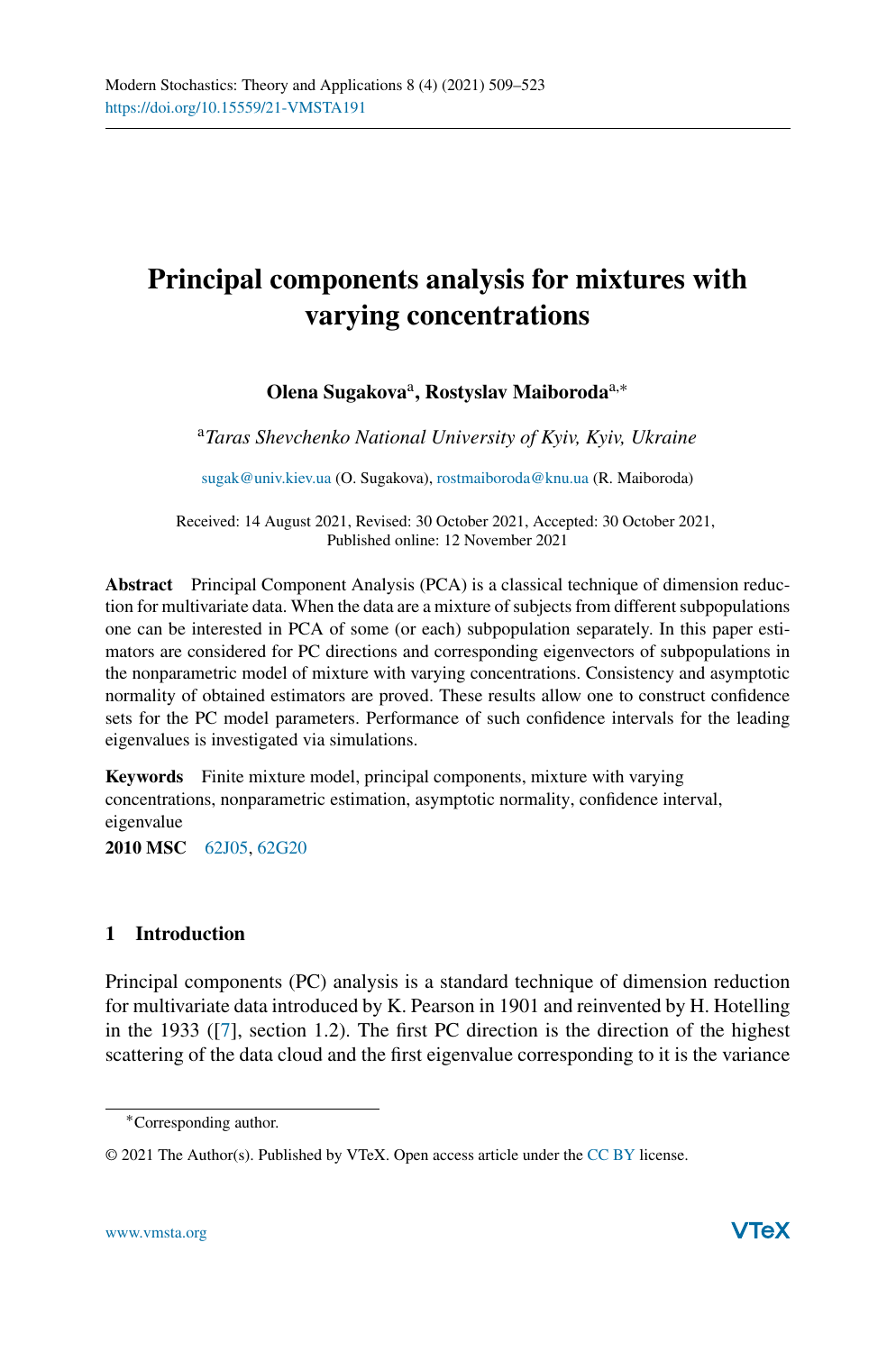of the data projections on this direction. First two or three PC scores are usually used to visualize multidimensional data ([\[4](#page-13-1)], chapter 9).The orthogonal regression estimator for coefficients of a linear regression model is represented through the least PC direction (corresponding to the smallest eigenvalue, see (2.23) in [\[15](#page-14-0)]).

Classical PCA is developed for homogeneous samples. Real life statistical data is often a mixture of observations from different subpopulations with different distributions of observed variables. Finite mixture models (FMM) are developed to interpret such data. For parametric (normal) FMM the PCA provides a paradigm which allows one to describe and analyze multivariate data distribution of each subpopulation separately in straightforward and intuitive terms. Such an approach is used, e.g., in the R package mclust [\[14\]](#page-14-1).

In this paper we consider a modification of PCA for mixtures with varying concentrations (MVC). The MVC is a nonparametric finite mixture model in which the mixing probabilities (the concentrations of the mixture components) vary from observation to observation. Such models arise naturally in statistical analysis of medical [\[9](#page-13-2)] and sociological [\[12\]](#page-14-2) data. A technique of neuronal activity analysis based on the MVC approach is considered in [\[13](#page-14-3)]. See also [\[2\]](#page-13-3) for adaptive estimation and [\[1\]](#page-13-4) for adaptive hypotheses testing in MVC models.

In this paper we propose estimators for PC directions and corresponding eigenvectors for each component (subpopulation) of the mixture. Asymptotic normality of these estimators allows one to construct confidence sets for the PC parameters.

The rest of the paper is organized as follows. In Section [2](#page-1-0) we give a brief exposition of the classical PC analysis. Section [3](#page-2-0) contains general description of the MVC model. In Section [4](#page-4-0) we present an estimator for the covariance matrices of the mixture components and derive its asymptotic normality. Section [5](#page-7-0) is devoted to the estimators of PC directions and eigenvalues and their asymptotic normality. In Section [6](#page-9-0) we apply these results to construction of confidence intervals for the eigenvalues. Section [7](#page-10-0) contains results of simulations. The results and further development are discussed in Section [8.](#page-11-0) One technical result is placed in the Appendix.

#### <span id="page-1-0"></span>**2 Classical principal component analysis**

Here and below for any univariate sample  $\mathbf{x} = (x_1, \ldots, x_n)$ ,

$$
\bar{\mathbf{x}} = \frac{1}{n} \sum_{j=1}^{n} x_j
$$

denotes the sample mean,

$$
S^{2}(\mathbf{x}) = \frac{1}{n} \sum_{j=1}^{n} (x_{j} - \bar{\mathbf{x}})^{2}
$$

is the sample variance of **x**, and |**v**| denotes the Euclidean norm of **v**.

Let  $X = (\mathbf{X}_1, \dots, \mathbf{X}_n)$  be a sample of *d*-dimensional vectors  $\mathbf{X}_j = (X_j^1, \dots, X_j^d)^T$ ,  $j = 1, \ldots, n$ ,

$$
\mathbf{u}^T \mathbb{X} = (\mathbf{u}^T \mathbf{X}_1, \dots, \mathbf{u}^T \mathbf{X}_n).
$$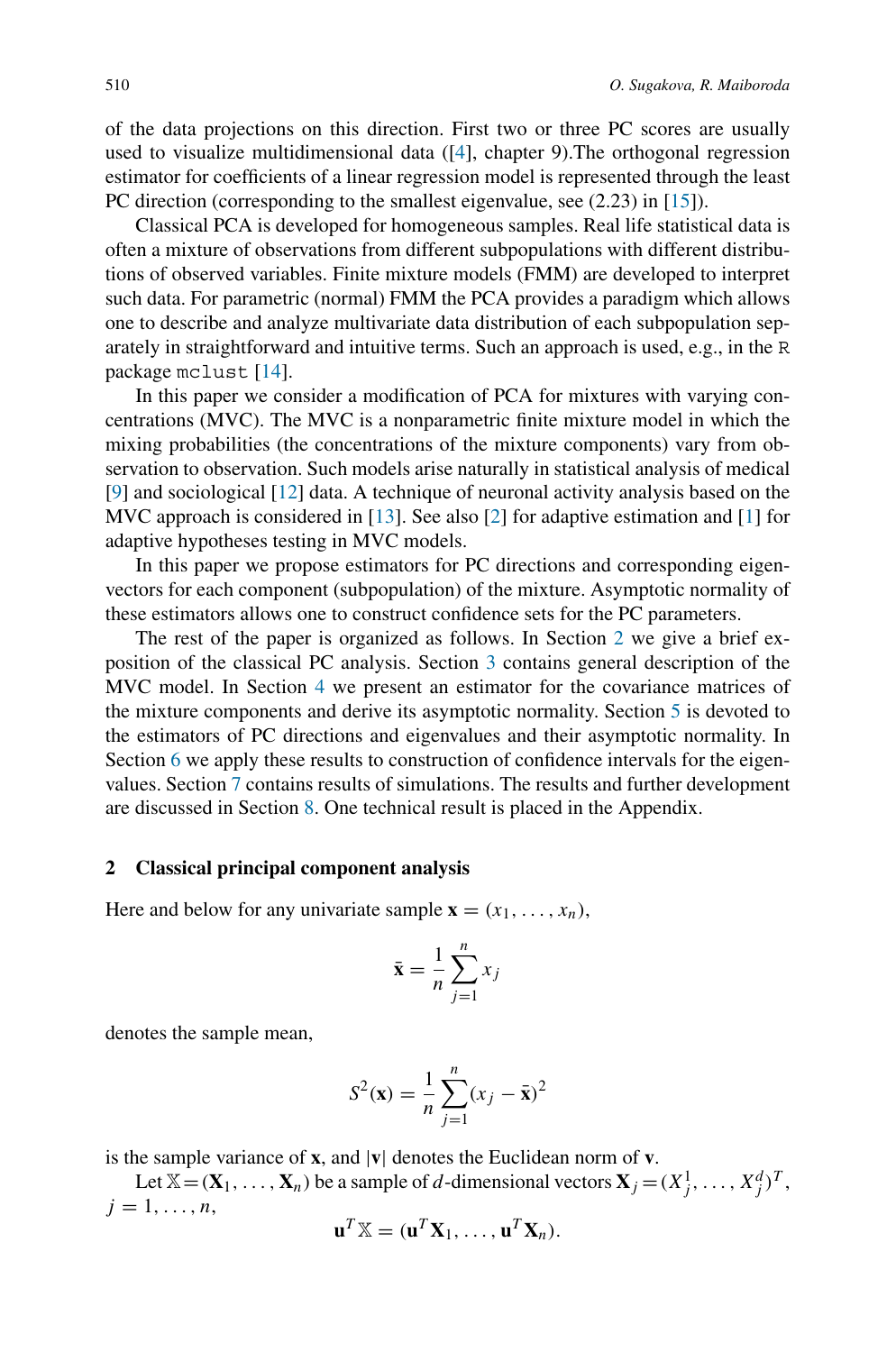The first PC direction  $\mathbf{v}_1 = \mathbf{v}(1; \mathbb{X})$  of the sample X is the vector in  $\mathbb{R}^d$  of unit length such that

$$
S^{2}(\mathbf{v}_{1}^{T}\mathbb{X})=\max\{S^{2}(\mathbf{u}^{T}\mathbb{X}) : \mathbf{u}\in\mathbb{R}^{d}, |\mathbf{u}|=1\}.
$$

Then, for  $l = 2, \ldots, d$  the *l*-th PC direction is the vector  $\mathbf{v}_l = \mathbf{v}(l; \mathbb{X})$  of unit length such that

$$
S^2(\mathbf{v}_l^T \mathbb{X}) = \max \{ S^2(\mathbf{u}^T \mathbb{X}) : \mathbf{u} \in \mathbb{R}^d, |\mathbf{u}| = 1, \mathbf{u}^T \mathbf{v}(1; \mathbb{X}) = 0, \dots, \mathbf{u}^T \mathbf{v}(l-1; \mathbb{X}) = 0 \}.
$$

So, the first PC direction is the direction of maximal scattering of a data cloud, the second one is the direction orthogonal to the first one in which the scattering is maximal, and so on.

It is well known that  $\mathbf{v}(1, \mathbb{X}), \mathbf{v}(2, \mathbb{X}), \ldots, \mathbf{v}(d, \mathbb{X})$  are the eigenvectors of the sample covariance matrix  $\hat{\mathbf{C}}_n = \text{Cov}(\mathbb{X})$  corresponding to its eigenvalues

$$
\lambda(1; \mathbb{X}) \geq \lambda(2; \mathbb{X}) \geq \cdots \geq \lambda(d; \mathbb{X}),
$$

i.e.

$$
\hat{\mathbf{C}}_n \mathbf{v}(l; \mathbb{X}) = \lambda(l; \mathbb{X}) \mathbf{v}(l; \mathbb{X}).
$$

Note that

$$
\lambda(l; \mathbb{X}) = S^2(\mathbf{v}(l; \mathbb{X})^T \mathbb{X}).
$$

If all the eigenvalues are different, then the PC directions are defined unambiguously (up to multiplication by  $\pm 1$ ).

Assume that  $\mathbf{X}_i$  are i.i.d. random vectors with a distribution *F*, i.e.  $P\{\mathbf{X}_i \in A\}$ *F(A)* for all Borel sets  $A \subseteq \mathbb{R}^d$ . Then the PC directions and corresponding eigenvalues of the sample can be interpreted as estimators of the true theoretical PC directions  **and eigenvalues**  $\lambda(l; F)$  **which are the eigenvalues and eigenvectors of the co**variance of a random vector **X** with the distribution *F*:

$$
\mathbf{C} = \mathbf{C}(F) = \mathbf{E}(\mathbf{X} - \mathbf{E}\mathbf{X})(\mathbf{X} - \mathbf{E}\mathbf{X})^T,
$$
  
 
$$
\mathbf{C}\mathbf{v}(l; F) = \lambda(l; F)\mathbf{v}(l; F), l = 1, ..., d.
$$

These theoretical PC directions possess optimal qualities similar to the sample PC. E.g., the projection of **X** on the first PC direction is of maximal variance:

$$
\text{Var}(\mathbf{v}(1, F)^T \mathbf{X}) = \max \{ \text{Var}(\mathbf{u}^T \mathbf{X}) \ : \ \mathbf{u} \in \mathbb{R}^d, |\mathbf{u}| = 1 \}.
$$

#### <span id="page-2-0"></span>**3 Mixtures with varying concentrations**

Now consider a sample of *n* subjects taken from *M* different subpopulations (mixture components). For the *j* -th subject the vector of *d* observed variables is denoted by  $\mathbf{X}_j = (X_j^1, \dots, X_j^d)^T$ . The true number of the component, to which the *j*-th subject belongs, is denoted by  $\kappa_j \in \{1, \ldots, M\}$ . This number is not observed, but one knows the probabilities

$$
p_j^m = p_{j;n}^m = \mathsf{P}\{\kappa_j = m\},\; m = 1,\ldots,M.
$$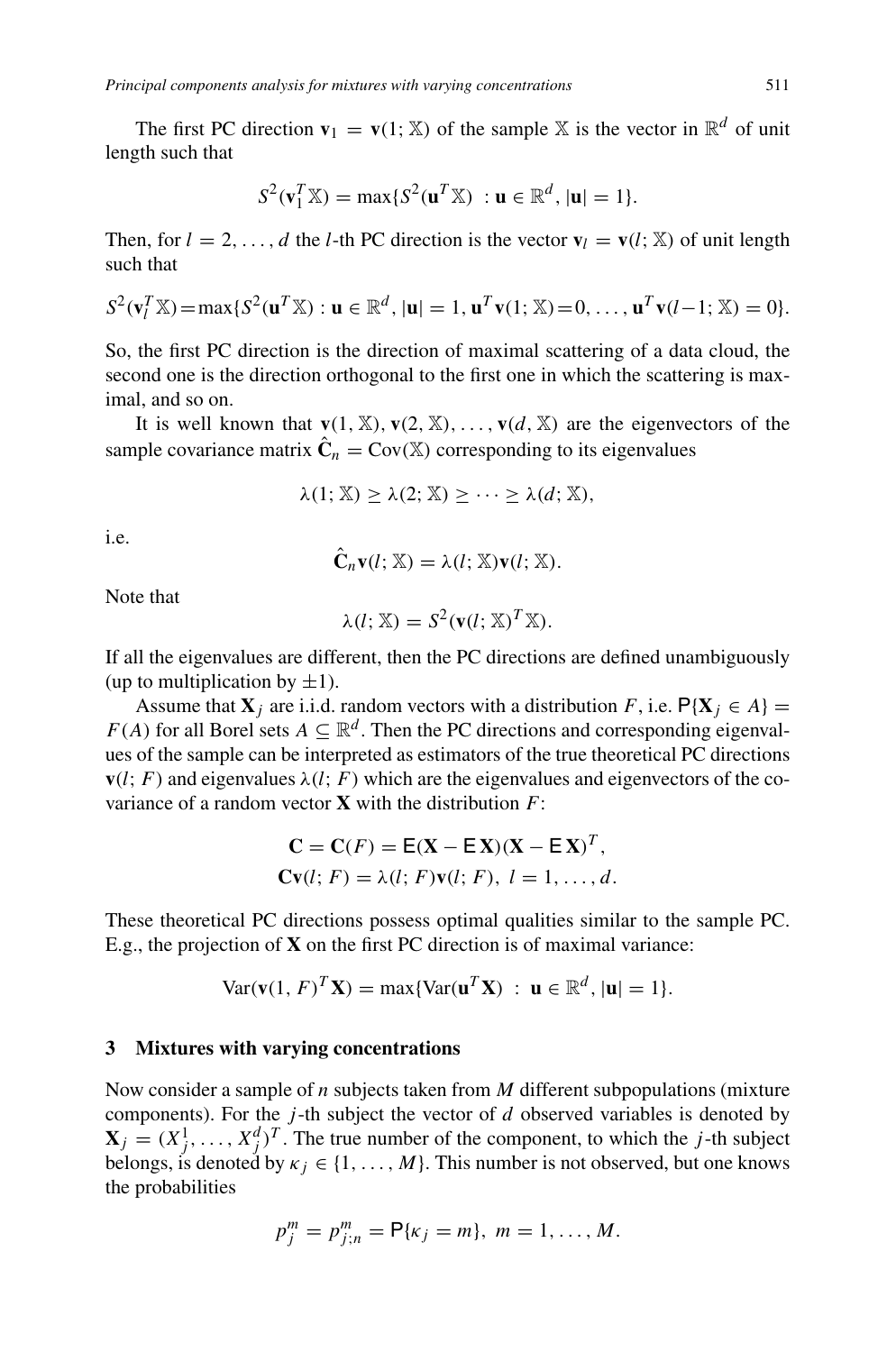Distribution of  $X_j$  depends on  $\kappa_j$ :

$$
F_m(A) = \mathsf{P}\{X_j \in A \mid \kappa_j = m\}.
$$

So the unconditional distribution of the observed  $X_i$  is a mixture of *M* components' distributions

<span id="page-3-0"></span>
$$
\mathsf{P}\{\mathbf{X}_j \in A\} = \sum_{m=1}^{M} p_j^m F_m(A). \tag{1}
$$

We assume that  $(X_i, \kappa_i)$  are independent for different  $j = 1, \ldots, n$ . The formula [\(1\)](#page-3-0) is called the model of mixture with varying concentrations (MVC model). Note that the components' distributions  $F_m$  are completely unknown and the concentrations  $p_j^m$ are known in this model.

The weighted empirical distribution of the form

<span id="page-3-1"></span>
$$
\hat{F}_{m;n}(A) = \sum_{j=1}^{n} w_j^{m} \mathbb{1}\{\mathbf{X}_j \in A\}
$$
 (2)

can be used to estimate  $F_m(A)$ . Here  $w_j^m$  are some weights constructed from the concentrations  $p_j^k$ ,  $j = 1, \ldots, n$ ,  $k = 1, \ldots, M$ . These weights are aimed to pick out the *m*-th component and to suppress the influence of all other components on the estimator.

Investigating the asymptotic behavior of the estimators as the sample size *n* tends to infinity we will consider different  $p_j^m$  and  $w_j^m$  for different *n*. Sometimes it will be denoted by the subscript  $_{;n}$ :  $p_{j;n}^m$ ,  $w_{j;n}^m$ ,  $\mathbf{X}_{j;n}$ . If this subscript is dropped it means that we consider here a sample of fixed size *n*.

Let

$$
\mathbf{p}_{;n}^m = (p_{1;n}^m, \ldots, p_{n;n}^m)^T, \mathbf{p}_{;n} = (\mathbf{p}_{;n}^1, \ldots, \mathbf{p}_{;n}^M),
$$

i.e.  $\mathbf{p}_{in}$  denotes a matrix of concentrations with *M* columns and *n* rows. Each column corresponds to a mixture component, each row corresponds to an observation. Similar notations  $\mathbf{w}_{;n}$ ,  $\mathbf{w}_{;n}^m$  will be used for the weights.

Suppose that the vectors  $\mathbf{p}^m_{;n}$ ,  $m = 1, \ldots, M$ , are linearly independent. Then the matrix  $\mathbf{\Gamma}_{;n} = (\mathbf{p}_{;n}^T \mathbf{p}_{;n})$  is nonsingular. We will use the weights

<span id="page-3-2"></span>
$$
\mathbf{w}_{;n} = \Gamma_{;n}^{-1} \mathbf{p}_{;n}.\tag{3}
$$

It is shown in [\[9](#page-13-2)] that  $\hat{F}_{m,n}$  defined by [\(2\)](#page-3-1) with the weights  $\mathbf{w}_{in}^m$  defined by [\(3\)](#page-3-2) is a minimax estimator for  $F_m$  with respect to the quadratic loss. So the weights [\(3\)](#page-3-2) are called the minimax weights.

There can be some other choices of weights in [\(2\)](#page-3-1). E.g., in [\[10](#page-13-5)] an adaptive approach is proposed which allows to obtain asymptotically optimal estimators of MVC model parameters. Unfortunately, the adaptive estimators need samples with quite large number observations to outperform the minimax ones in MVC models. Especially large samples are needed for multivariate data analysis which is just the case when PCA is most useful. So, in this paper we will consider estimators with the minimax weights only.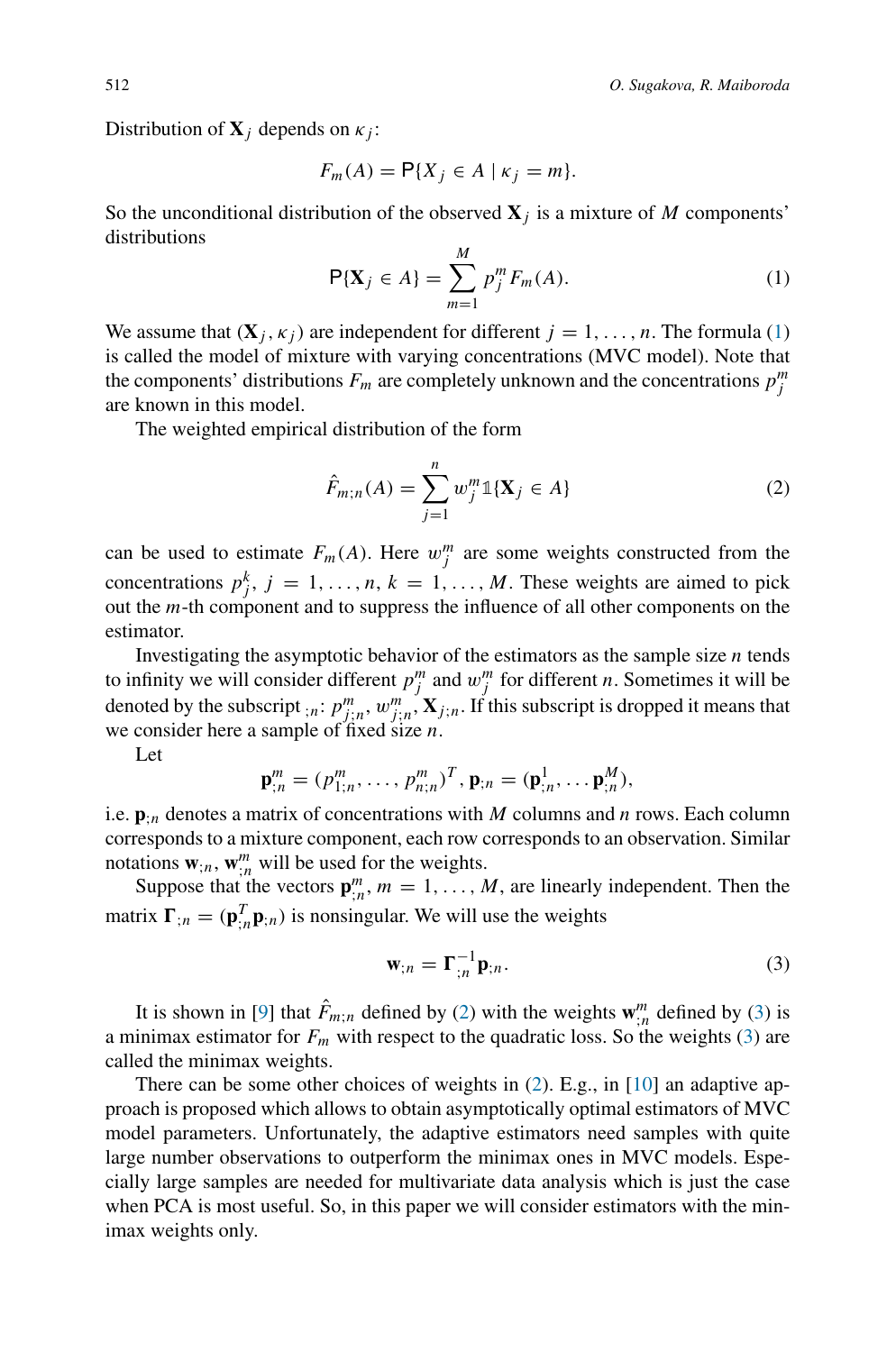### <span id="page-4-0"></span>**4 Estimation of covariance matrices**

In this section we consider estimation of covariance matrices of the mixture components. Assume that  $\mathbb{E}[|{\bf X}_j|^2 | \kappa_j = m] < \infty$  for all  $m = 1, \ldots, M$  and let

$$
\mu(i; m) = \mathsf{E}[X_j^i \mid \kappa_j = m], c(i_1, i_2; m) = \mathsf{E}[X_j^{i_1} X_j^{i_2} - \mu(i_1; m)\mu(i_2; m) \mid \kappa_j = m],
$$
\n(4)

$$
\mathbf{C}_m = (c(i_1, i_2; m))_{i_1, i_2=1}^d.
$$

So,  $\mathbf{C}_m$  is the covariance matrix of a random vector with the distribution  $F_m$ . (The *m*-th component covariance).

To estimate  $\mu(i; m)$  and  $c(i_1, i_2; m)$  one can use weighted means with weights designed for the estimation of *Fm*. Say,

$$
\hat{\mu}_{;n}(i; m) = \sum_{j=1}^{n} w_{j;n}^{m} X_j^i,
$$
\n(5)

$$
\hat{c}_{;n}(i_1, i_2; m) = \sum_{j=1}^{n} w_{j;n}^{m} X_j^{i_1} X_j^{i_2} - \hat{\mu}_{;n}(i_1; m) \hat{\mu}_{;n}(i_2; m),
$$
\n
$$
\hat{\mathbf{C}}_{m;n} = (\hat{c}(i_1, i_2; m))_{i_1, i_2=1}^d.
$$
\n(6)

**Theorem 1.** Assume that

- (i)  $E[|X_j|^2 | \kappa_j = m] < \infty$  for all  $m = 1, ..., M$ ;
- (ii) There exists nonsingular limit matrix

<span id="page-4-2"></span><span id="page-4-1"></span>
$$
\Gamma_{\infty} = \lim_{n \to \infty} \frac{1}{n} \Gamma_{;n}.
$$
 (7)

Then  $\hat{\mathbf{C}}_{m:n} \to \mathbf{C}_m$  in probability.

**Proof.** This theorem is a simple consequence of the theorem 4.2 in [\[9\]](#page-13-2).  $\Box$ 

So, under suitable assumptions,  $\hat{\mathbf{C}}_{m:n}$  is a consistent estimator for the *m*-th component covariance matrix. To establish its asymptotic normality we need some additional notations.

Let

$$
\langle \mathbf{w}^{k_1} \mathbf{w}^{k_2} \mathbf{p}^{m_1} \mathbf{p}^{m_2} \rangle_{;n} = n \sum_{j=1}^n w_{j;n}^{k_1} w_{j;n}^{k_2} p_{j;n}^{m_1} p_{j;n}^{m_2},
$$
\n
$$
\langle k_1, k_2, m_1, m_2 \rangle_{\mathcal{N}} = \langle k_1, k_2, m_1, m_2 \rangle_{\mathcal{N}}.
$$
\n(8)

$$
\langle \mathbf{w}^{k_1} \mathbf{w}^{k_2} \mathbf{p}^{m_1} \mathbf{p}^{m_2} \rangle = \lim_{n \to \infty} \langle \mathbf{w}^{k_1} \mathbf{w}^{k_2} \mathbf{p}^{m_1} \mathbf{p}^{m_2} \rangle_{;n},
$$

$$
\langle \mathbf{w}^{k_1} \mathbf{w}^{k_2} \mathbf{p}^m \rangle_{;n} = n \sum_{j=1}^n w_{j;n}^{k_1} w_{j;n}^{k_2} p_{j;n}^m, \ \langle \mathbf{w}^{k_1} \mathbf{w}^{k_2} \mathbf{p}^m \rangle = \lim_{n \to \infty} \langle \mathbf{w}^{k_1} \mathbf{w}^{k_2} \mathbf{p}^m \rangle_{;n}, \qquad (9)
$$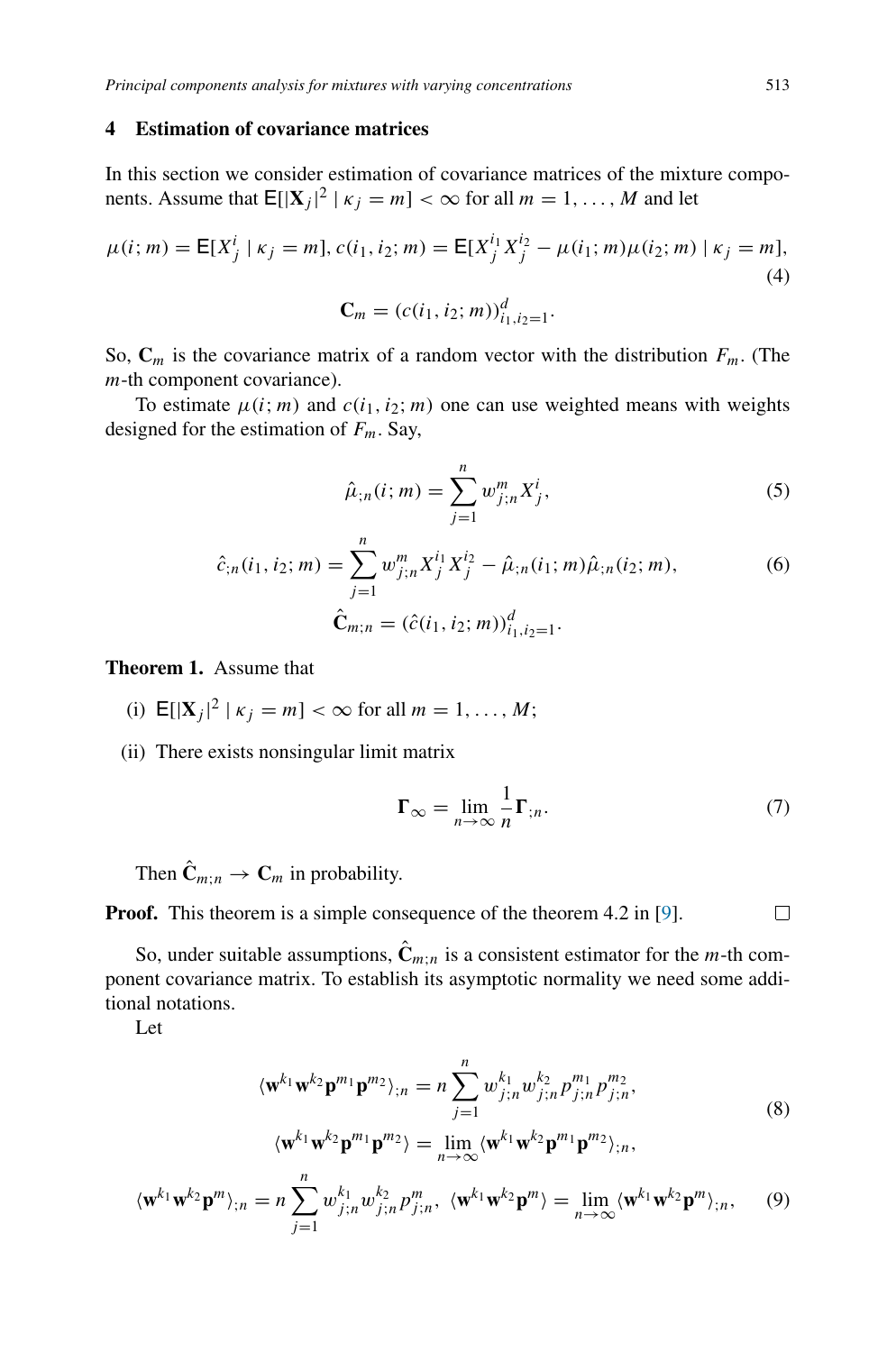assuming that these limits exist. Then

$$
\eta_j(i_1, i_2; k) = X_j^{i_1} X_j^{i_2} - X_j^{i_1} \mu(i_2; k) - X_j^{i_2} \mu(i_1; k),
$$
  
\n
$$
M_1(i_1, i_2; k; m) = \mathbb{E}[\eta_j(i_1, i_2; k) | \kappa_j = m],
$$
  
\n
$$
M_2(i_1, i_2, i_3, i_4; k_1, k_2; m) = \mathbb{E}[\eta_j(i_1, i_2; k_1)\eta_j(i_3, i_4; k_2) | \kappa_j = m],
$$
  
\n
$$
V(i_1, i_2, i_3, i_4; k_1, k_2) = \sum_{m=1}^{M} \langle \mathbf{w}^{k_1} \mathbf{w}^{k_2} \mathbf{p}^m \rangle M_2(i_1, i_2, i_3, i_4; k_1, k_2; m)
$$
  
\n
$$
-\sum_{m_1, m_2 = 1}^{M} \langle \mathbf{w}^{k_1} \mathbf{w}^{k_2} \mathbf{p}^{m_1} \mathbf{p}^{m_2} \rangle M_1(i_1, i_2, ; k_1; m_1) M_1(i_3, i_4, ; k_2; m_2).
$$
  
\n(10)

<span id="page-5-0"></span>**Theorem 2.** Assume that the following conditions hold.

- (i)  $E[|X_j|^4 | \kappa_j = m] < \infty$  for all  $m = 1, ..., M$ .
- (ii) The matrix  $\Gamma_{\infty}$  defined by [\(7\)](#page-4-1) exists and is nonsingular.
- (iii) For all  $m_1, m_2, k_1, k_2 = 1, \ldots, M$  there exist  $\langle \mathbf{w}^{k_1} \mathbf{w}^{k_2} \mathbf{p}^{m_1} \mathbf{p}^{m_2} \rangle$  defined by [\(8\)](#page-4-2).

Then

$$
\sqrt{n}(\hat{\mathbf{C}}_{m;n}-\mathbf{C}_m)\stackrel{\text{W}}{\longrightarrow}\mathbf{Z}_m,\text{ for }m=1,\ldots,M,
$$

where  $\mathbf{Z}_m = (z(i_1, i_2; m))_{i_1, i_2=1}^d$ ,  $m = 1, \ldots, M$  is a set of matrices with zero mean entries and the covariance structure

$$
\mathsf{E}\,z(i_1,i_2;k_1)z(i_3,i_4;k_2)=V(i_1,i_2,i_3,i_4;k_1,k_2),
$$

for  $j_1, j_2, j_3, j_4 = 1, \ldots, d, k_1, k_2 = 1, \ldots, M$ .

## **Proof.** Let

$$
z_{;n}(i_1, i_2; k) = \sqrt{n}(\hat{c}_{;n}(i_1, i_2; k) - c(i_1, i_2; k)),
$$
  
\n
$$
\tilde{z}_{;n}(i_1, i_2; k) = \sqrt{n} \sum_{j=1}^n w_{j;n}^k [\eta_j(i_1, i_2; k) - \mathsf{E}\,\eta_j(i_1, i_2; k)].
$$
\n(11)

By somewhat tedious but straightforward algebra one obtains

$$
z_{;n}(i_1, i_2; k) - \tilde{z}_{;n}(i_1, i_2; k)
$$
  
= $\sqrt{n} \left( \sum_{j=1}^n w_{j;n}^k X_j^{i_1} - \mu(i_1; k) \right) \left( \sum_{j=1}^n w_{j;n}^k X_j^{i_2} - \mu(i_2; k) \right).$ 

Observe that

$$
\mathsf{E}\bigg[\sum_{j=1}^n w_{j;n}^k X_j^i\bigg] = \sum_{j=1}^n \sum_{m=1}^M p_{j;n}^m w_{j;n}^k \mu(i;m) = \mu(i;k),
$$

since  $\sum_{j=1}^{n} p_{j:n}^{m} w_{j:n}^{k}$  equals 1 if  $m = k$ , and 0 otherwise.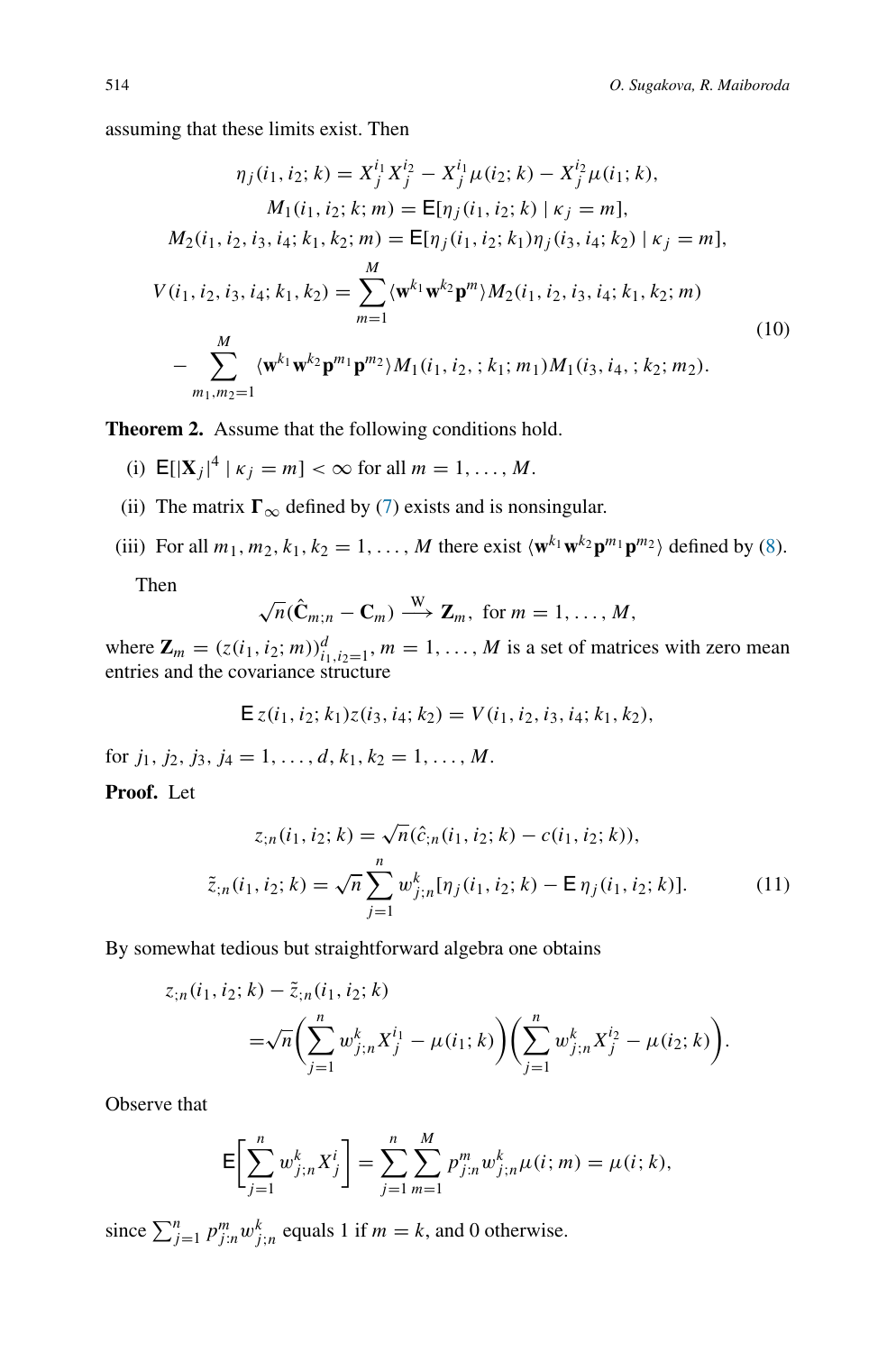So

$$
\mathsf{E}\bigg[\sum_{j=1}^n w_{j;n}^k X_j^i - \mu(i;k)\bigg]^2 = \sum_{j=1}^n (w_{j;n}^k)^2 \operatorname{Var} X_j^i.
$$

Due to the assumption (ii),  $\sup_{j,n} \text{Var } X^i_j < \infty$ . By lemma 1 in [\[11](#page-14-4)],  $\sup_{j,n} |w^k_{j,n}| =$  $O(n^{-1})$ , so, by the Chebyshev inequality,

$$
\sum_{j=1}^{n} w_{j;n}^{k} X_{j}^{i} - \mu(i;k) = O_{P}(n^{-1/2})
$$

and

$$
z_{;n}(i_1, i_2; k) - \tilde{z}_{;n}(i_1, i_2; k) = o_P(1).
$$

So it is enough to prove the statement of the Theorem for  $\tilde{z}_{i,n}(i_1,i_2;k)$  instead of  $z_{i,n}(i_1, i_2; k)$ . Asymptotic normality of the set  $(\tilde{z}_{i,n}(i_1, i_2; k), i_1, i_2 = 1, ..., d, k =$ 1*,...,M)* can be proved applying the Central Limit Theorem with the Lindeberg's condition by the same way as in Theorem 4.3. in [\[9](#page-13-2)].

Let us calculate the limit covariance. Observe that

$$
\mathsf{E}\,\eta_j(i_1,i_2;k) = \sum_{m=1}^M p_{j;n}^m M_1(i_1,i_2;k;m)
$$

and

$$
\mathsf{E}\,\eta_j(i_1,i_2;k_1)\eta_j(i_3,i_4;k_2) = \sum_{m=1}^M p_{j;n}^m M_2(i_1,i_2,i_3,i_4;k_1,k_2;m).
$$

So

$$
\begin{split}\n& \mathsf{E} \,\tilde{z}_{;n}(i_1, i_2; k_1) \tilde{z}_{;n}(i_3, i_4; k_2) = \\
& = n \sum_{j=1}^n w_{j;n}^{k_1} w_{j;n}^{k_2} \, \mathsf{E} \, \eta_j(i_1, i_2; k_1) \eta_j(i_3, i_4; k_2) \\
& \quad - n \sum_{j=1}^n w_{j;n}^{k_1} w_{j;n}^{k_2} \, \mathsf{E} \, \eta_j(i_1, i_2; k_1) \, \mathsf{E} \, \eta_j(i_3, i_4; k_2) \\
& = \sum_{m=1}^M \langle \mathbf{w}^{k_1} \mathbf{w}^{k_2} \mathbf{p}^m \rangle_{;n} M_2(i_1, i_2, i_3, i_4; k_1, k_2; m) \\
& \quad - \sum_{m_1,m_2=1}^M \langle \mathbf{w}^{k_1} \mathbf{w}^{k_2} \mathbf{p}^{m_1} \mathbf{p}^{m_2} \rangle_{;n} M_1(i_1, i_2, ; k_1; m_1) M_1(i_3, i_4, ; k_2; m_2).\n\end{split}
$$

Note that, since  $\sum_{m=1}^{M} p_{j;n}^{m} = 1$ , assumption (iii) implies that

$$
\langle \mathbf{w}^{k_1} \mathbf{w}^{k_2} \mathbf{p}^m \rangle_{;n} = \sum_{k=1}^M \langle \mathbf{w}^{k_1} \mathbf{w}^{k_2} \mathbf{p}^m \mathbf{p}^k \rangle_{;n} \rightarrow \langle \mathbf{w}^{k_1} \mathbf{w}^{k_2} \mathbf{p}^m \rangle = \sum_{k=1}^M \langle \mathbf{w}^{k_1} \mathbf{w}^{k_2} \mathbf{p}^m \mathbf{p}^k \rangle
$$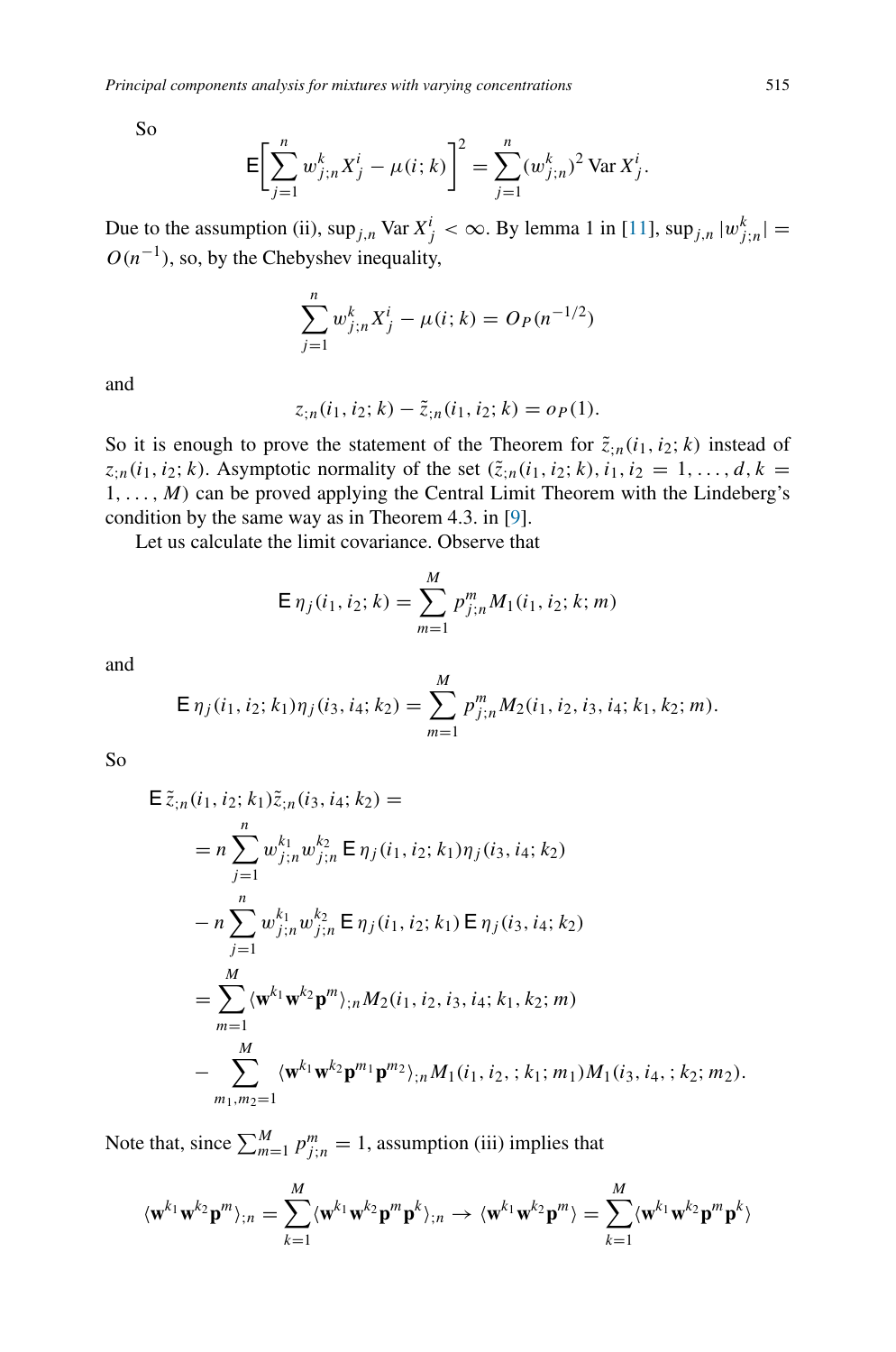as  $n \to \infty$ . So

$$
\mathsf{E}\,\tilde{z}_{;n}(i_1,i_2;k_1)\tilde{z}_{;n}(i_3,i_4;k_2)\to V(i_1,i_2,i_3,i_4;k_1,k_2).
$$

The Theorem is proved.

To apply this theorem for the construction of confidence interval or hypotheses testing one needs an estimator for the asymptotic covariances  $V(i_1, i_2, i_3, i_4; k_1, k_2)$ . To obtain it, let us consider

$$
\hat{\eta}_{j;n}(i_1,i_2;k) = X_j^{i_1} X_j^{i_2} - X_j^{i_1} \hat{\mu}_{,n}(i_2;k) - X_j^{i_2} \hat{\mu}_{,n}(i_1;k).
$$

Observe that, under the assumptions of Theorem [2,](#page-5-0)

$$
\widehat{M}_{1;n}(i_1,i_2;k;m) = \sum_{j=1}^{n} w_{j;n}^{m} \widehat{\eta}_{j;n}(i_1,i_2;k)
$$

and

$$
\widehat{M}_{2;n}(i_1, i_2, i_3, i_4; k_1, k_2; m) = \sum_{j=1}^{n} w_{j;n}^{m} \widehat{\eta}_{j;n}(i_1, i_2; k_1) \widehat{\eta}_{j;n}(i_3, i_4; k_2)
$$

are consistent estimators to  $M_1(i_1, i_2; k; m)$  and  $M_2(i_1, i_2, i_3, i_4; k_1, k_2; m)$  respectively. So

$$
\widehat{V}_{;n}(i_1, i_2, i_3, i_4; k_1, k_2) = \sum_{m=1}^{M} \langle \mathbf{w}^{k_1} \mathbf{w}^{k_2} \mathbf{p}^m \rangle_{;n} \widehat{M}_{2;n}(i_1, i_2, i_3, i_4; k_1, k_2; m) \n- \sum_{m_1, m_2=1}^{M} \langle \mathbf{w}^{k_1} \mathbf{w}^{k_2} \mathbf{p}^{m_1} \mathbf{p}^{m_2} \rangle_{;n} \widehat{M}_{1;n}(i_1, i_2, ; k_1; m_1) \widehat{M}_{1;n}(i_3, i_4, ; k_2; m_2).
$$
\n(12)

is a consistent estimator to  $V(i_1, i_2, i_3, i_4; k_1, k_2)$ .

#### <span id="page-7-0"></span>**5 Principal components for mixtures**

We define the principal components directions of the *k*-th mixture component as the eigenvectors of  $C_k$ . Let  $\lambda(1; k) > \lambda(2; k) > \cdots \lambda(d; k)$  be the eigenvalues of  $C_k$  and  **be the corresponding eigenvectors:** 

<span id="page-7-1"></span>
$$
\mathbf{C}_k \mathbf{v}(l; k) = \lambda(l; k) \mathbf{v}(l; k). \tag{13}
$$

In what follows we assume that all the eigenvalues of  $C_k$  are simple (i.e. there are *d* different eigenvalues) and  $|\mathbf{v}(l; k)| = 1$ . Then these vectors are defined unambiguously up to the sign multiplier  $±1$ : if [\(13\)](#page-7-1) holds for **v**(*l*; *k*) then −**v**(*l*; *k*) also satisfy it.

To avoid the ambiguity, we adopt the following rule for choosing the sign of an eigenvector. Consider  $v = \max_{i=1,\dots,d} |v^i(l; k)|$  and  $i_0 = \min\{i : |v^i(l; k)| = v\}$ . We choose as the PC direction the version of  $\mathbf{v}(l; k)$  for which  $v^{i_0}(l; k) > 0$ .

 $\Box$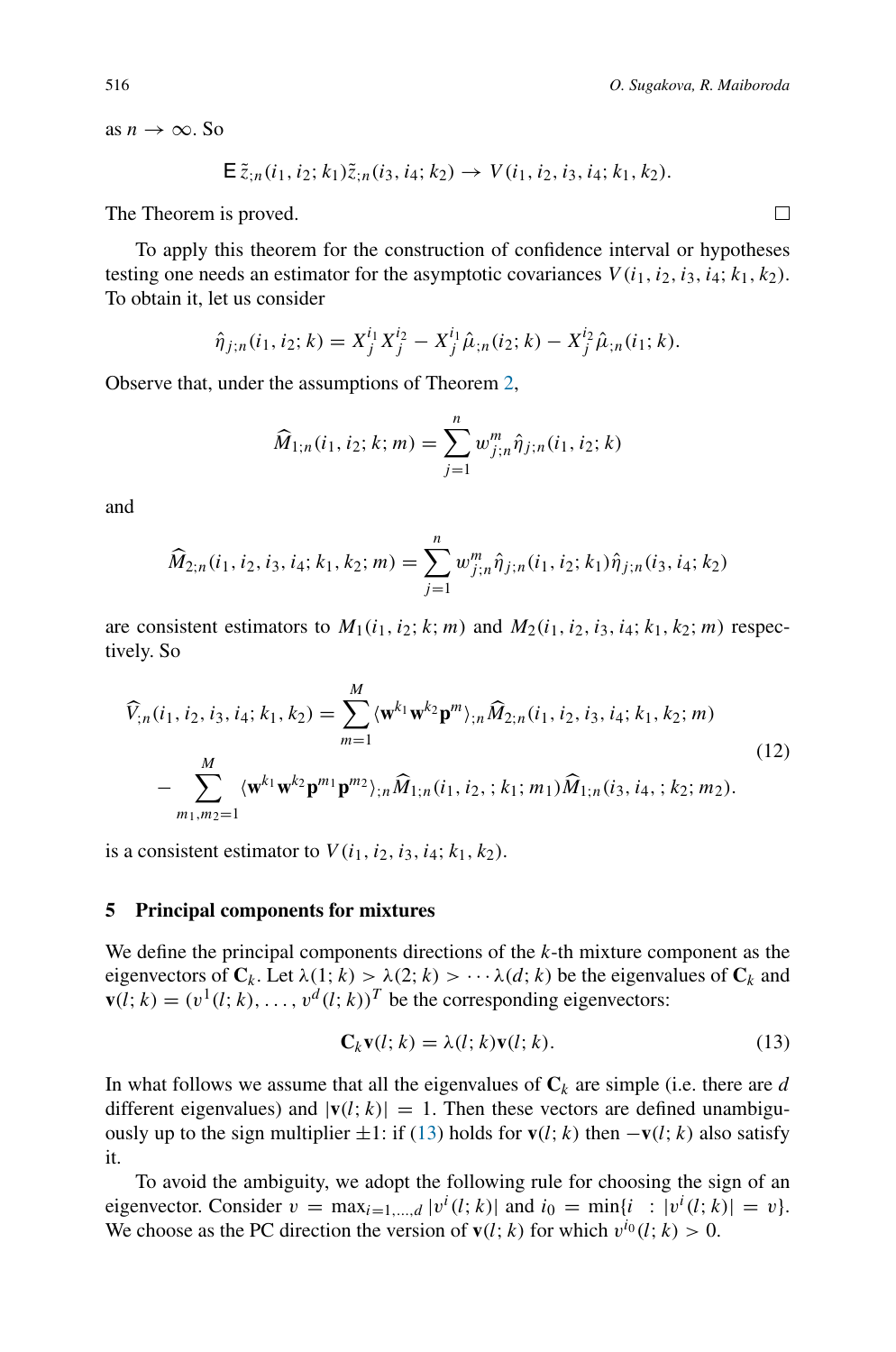Natural estimators for  $\lambda(l; k)$  and  $\mathbf{v}(l; k)$  are the eigenvalues and eigenvectors of  $\hat{\mathbf{C}}_{k;n}$ . Let  $\hat{\lambda}_{;n}(l;k)$  denote the *l*-th (in the decreasing order) eigenvalue of  $\hat{\mathbf{C}}_{k;n}$ . To choose the sign of the corresponding estimated eigenvector  $\hat{\mathbf{v}}_{;n}(l; k) = (\hat{v}_{;n}^1(l; k),$  $\ldots$ ,  $\hat{v}_{;n}^d(l;k))^T$  we need somewhat more complicated algorithm than in the case of  $\mathbf{v}(l; k)$ .

Let  $\varepsilon_n > 0$  be some sequence such that  $\varepsilon_n \to 0$  as  $n \to \infty$ . Consider  $\hat{v}_{;n} =$  $\max_{i=1,...,d} |\hat{v}_{;n}^{i}(l; k)|$  and  $\hat{i}_0 = \min\{i : |\hat{v}^{i}(l; k)| \ge \hat{v}_{;n} - \varepsilon_n\}$ . Then we choose the sign of  $\hat{\mathbf{v}}_{;n}(l; k)$  so that  $\hat{v}_{;n}^{\hat{i}_0} > 0$ .

Let  $\mathbb E$  be the unit  $d \times d$ -matrix and  $A^+$  denotes the Moore–Penrose inverse of a matrix **A**.

<span id="page-8-2"></span>**Theorem 3.** Assume the following.

(i) 
$$
E[|X_j|^4 | \kappa_j = m] < \infty
$$
 for all  $m = 1, ..., M$ .

- (ii) The matrix  $\Gamma_{\infty}$  defined by [\(7\)](#page-4-1) exists and is nonsingular.
- (iii) For all  $m_1, m_2, k_1, k_2 = 1, \ldots, M$  there exist  $\langle \mathbf{w}^{k_1} \mathbf{w}^{k_2} \mathbf{p}^{m_1} \mathbf{p}^{m_2} \rangle$  defined by [\(8\)](#page-4-2).
- (iv) All the eigenvalues of  $C_k$  are simple.

(v) 
$$
\varepsilon_n \to 0
$$
,  $\sqrt{n}\varepsilon_n \to \infty$  as  $n \to \infty$ .

Then

<span id="page-8-1"></span><span id="page-8-0"></span>
$$
\sqrt{n}(\hat{\lambda}_{;n}(l;k)) - \lambda(l;k)) \xrightarrow{W} \mathbf{v}^{T}(l;k)\mathbf{Z}_{k}\mathbf{v}(l;k),
$$
\n(14)

$$
\sqrt{n}(\hat{\mathbf{v}}_{;n}(l;k)) - \mathbf{v}(l;k)) \xrightarrow{\mathbf{W}} (\mathbf{C}_k - \lambda(l;k)\mathbb{E})^+ \mathbf{Z}_k \mathbf{v}(l;k), \tag{15}
$$

as  $n \to \infty$ , for all  $l = 1, \ldots, d$ , where  $\mathbb{Z}_k$  is defined in Theorem [2.](#page-5-0)

**Remark.** The weak convergence in  $(14)$ – $(15)$  is simultaneous. I.e. the common distribution of the set of LHS for  $l = 1, \ldots, d$  in [\(14\)](#page-8-0)–[\(15\)](#page-8-1) converges to the common distribution of RHS. Moreover, if assumption (iv) holds for some set of *k*, then the convergence is simultaneous for these *k*.

**Proof.** Consider the *l*-th eigenvalue  $\lambda_l(\mathbf{C})$  of a symmetric matrix  $\mathbf{C} \in \mathbb{R}^{d \times d}$  as a function of **C**. Since all the eigenvalues of  $C_k$  are simple, there exists a neighborhood  $N_k$  of  $C_k$  at which  $\lambda_l(C)$  is continuous. It is well known that this is a continuously differentiable function of **C**. There exist also two versions  $\pm \mathbf{v}_l(\mathbf{C})$  of the *l*-th eigenvector of  $C$  each of which is continuously differentiable in  $N_k$ . We choose the version  $\mathbf{v}_l(\mathbf{C})$  for which  $\mathbf{v}_l(\mathbf{C}_k) = \mathbf{v}(l, k)$ .

Consider a continuously differentiable parametric family  $C_t$ ,  $t \in (a, b) \subset \mathbb{R}$ , of  $d \times d$  symmetric matrices with simple eigenvalues. Differentiating the equations

$$
\mathbf{C}_t \mathbf{v}_l(\mathbf{C}_t) = \lambda_l(\mathbf{C}_t) \mathbf{v}_l(\mathbf{C}_t)
$$

and

$$
(\mathbf{v}_l(\mathbf{C}_t))^T \mathbf{v}_l(\mathbf{C}_t) = 1,
$$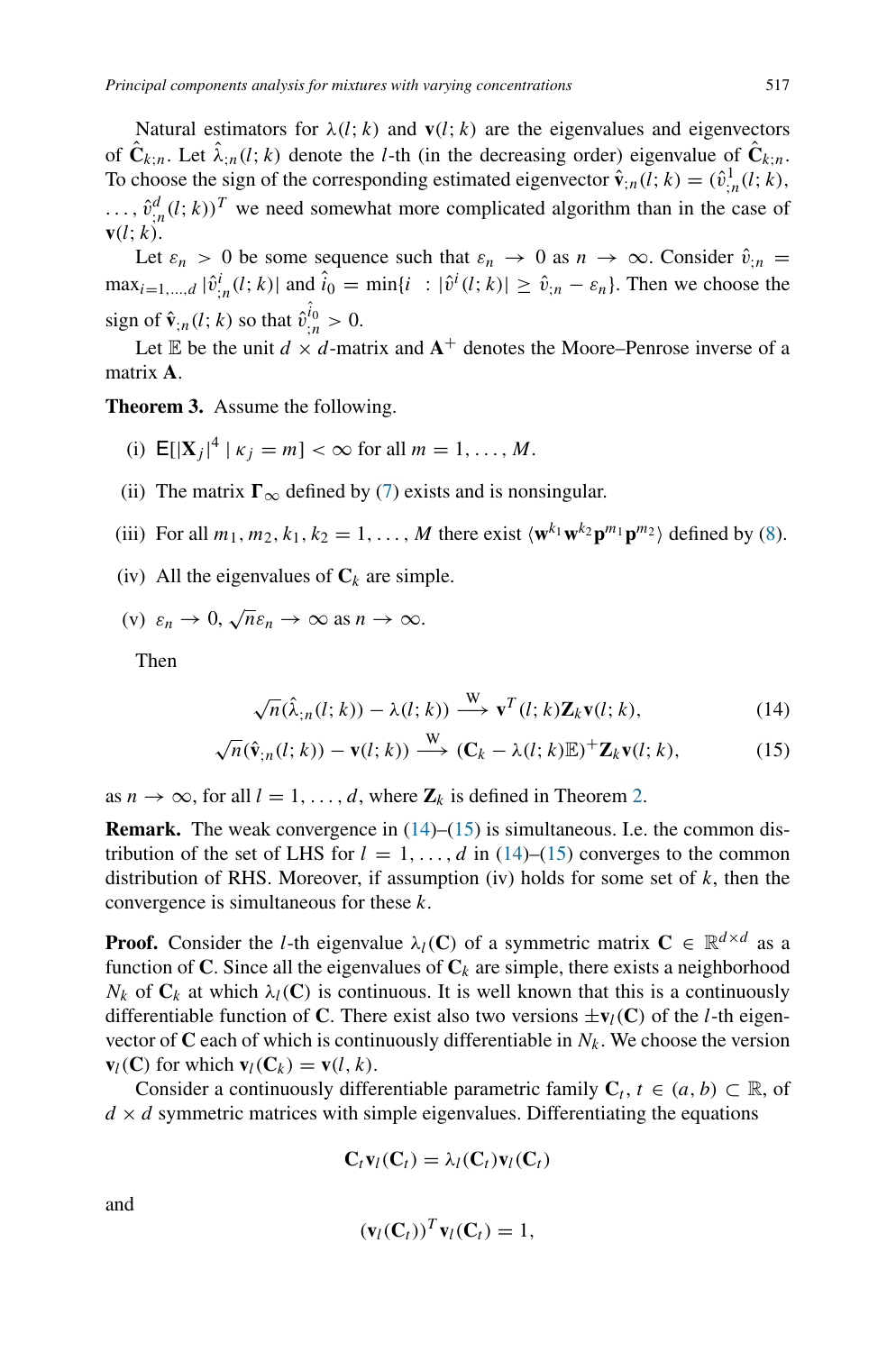one obtains

<span id="page-9-2"></span><span id="page-9-1"></span>
$$
\frac{d}{dt}\lambda_l(\mathbf{C}_t) = (\mathbf{v}_l(\mathbf{C}_t))^T \left(\frac{d}{dt}\mathbf{C}_t\right) \mathbf{v}_l(\mathbf{C}_t),\tag{16}
$$

$$
\frac{d}{dt}\mathbf{v}_l(\mathbf{C}_t) = (\mathbf{C}_t - \lambda_l(\mathbf{C}_t)\mathbb{E})^+\left(\frac{d}{dt}\mathbf{C}_t\right)\mathbf{v}_l(\mathbf{C}_t)
$$
\n(17)

(Theorem 8.9 in [\[8](#page-13-6)]). By the Taylor expansion

$$
\hat{\lambda}_{;n}(l;k)) - \lambda(l;k) = \lambda_l(\hat{\mathbf{C}}_{k;n}) - \lambda_l(\mathbf{C}_k)
$$
\n
$$
= \sum_{i,j=1}^d \left( \frac{\partial}{\partial c(i,j;k)} \lambda_l(\mathbf{C}_k) \right) (\hat{c}_{;n}(i,j;k) - c(i,j;k)) + o(|\hat{\mathbf{C}}_{k;n} - \mathbf{C}_k|).
$$

Applying [\(16\)](#page-9-1) with  $t = c(i, j; k)$  we obtain

$$
\sqrt{n}(\hat{\lambda}_{;n}(l;k)) - \lambda(l;k)) = (\mathbf{v}(l;k))^T \sqrt{n} (\hat{\mathbf{C}}_{k;n} - \mathbf{C}_k) \mathbf{v}(l;k) + o(|\hat{\mathbf{C}}_{k;n} - \mathbf{C}_k|).
$$

By Theorem [2](#page-5-0) this implies [\(14\)](#page-8-0).

Proceeding by the same way with [\(17\)](#page-9-2) in view we obtain

$$
\sqrt{n}(\mathbf{v}_l(\hat{\mathbf{C}}_{k;n})-\mathbf{v}_l(\mathbf{C}_k))\stackrel{\mathrm{W}}{\longrightarrow} (\mathbf{C}_k-\lambda(l;k)\mathbb{E})^+\mathbf{Z}_k\mathbf{v}(l;k).
$$

It is rather similar to [\(15\)](#page-8-1), but recall that  $\hat{\mathbf{v}}_{n}(l; k)$  =  $\pm \mathbf{v}_{l}(\hat{\mathbf{C}}_{k;n})$ . Observe that **v**<sub>*l*</sub>(**C**<sub>*k*;*n*</sub>) − **v**<sub>*l*</sub>(**C**<sub>*k*</sub>) = *O<sub>P</sub>*(1/ $\sqrt{n}$ ), while  $1/\sqrt{n} = o(\varepsilon_n)$ . So our sign choosing rule for  $\hat{\mathbf{v}}_{n}(l; k)$  will choose the right sign with probability tending to 1 as  $n \to \infty$ :

$$
\mathsf{P}\{\hat{\mathbf{v}}_{;n}(l;k)=\mathbf{v}_l(\hat{\mathbf{C}}_{k;n})\}\to 1 \text{ as } n\to\infty.
$$

Theorem is proved.

### <span id="page-9-0"></span>**6 Confidence intervals for eigenvalues**

Theorem [3](#page-8-2) can be applied to testing hypotheses on PC directions of different mixture components. It also allows one to construct confidence sets for PC directions and eigenvalues. As an example we consider construction of a confidence interval for one eigenvalue  $\lambda(l; k)$  of the *k*-th mixture component covariance matrix  $C_k$ .

By Theorem [3](#page-8-2)

$$
\sqrt{n}(\hat{\lambda}_{;n}(l;k)-\lambda(l;k)) \xrightarrow{W} N(0, S^2(l,k)),
$$

where

$$
S^{2}(l, k) = \text{Var}\,\mathbf{v}^{T}(l; k)\mathbf{Z}_{k}\mathbf{v}(l; k)
$$

$$
= \sum_{i_{1}, i_{2}, i_{3}, i_{4}=1}^{d} v^{i_{1}}(l; k)v^{i_{2}}(l; k)v^{i_{3}}(l; k)v^{i_{4}}(l; k)V(i_{1}, i_{2}, i_{3}, i_{4}; k, k). \qquad (18)
$$

<span id="page-9-3"></span> $\Box$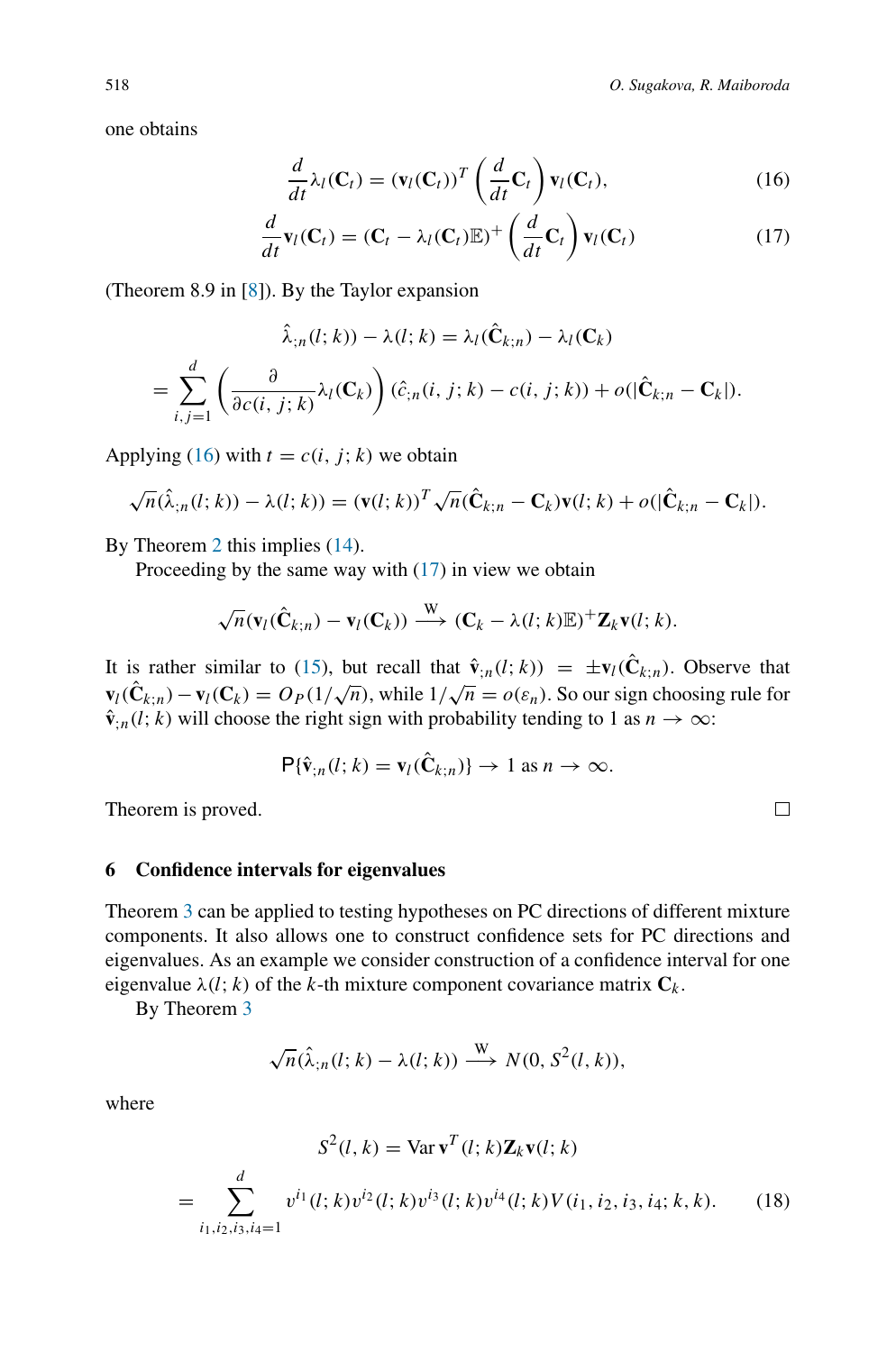An estimator  $\hat{S}_{;n}^2(l; k)$  for  $S^2(l; k)$  can be obtained by replacing  $v^i(l; k)$  and *V*(*i*<sub>1</sub>, *i*<sub>2</sub>, *i*<sub>3</sub>, *i*<sub>4</sub>; *k*, *k*) by their consistent estimators  $\hat{v}^i_{;n}(l; k)$  and  $\hat{V}_{;n}(i_1, i_2, i_3, i_4; k, k)$ . It is obvious that  $\hat{S}^2_{;n}(l; k)$  is consistent under the assumptions of Theorem [3.](#page-8-2)

So, if  $S^2(l, k) > 0$ , then

$$
\frac{\sqrt{n}}{\hat{S}_{;n}(l;k)}(\hat{\lambda}_{;n}(l;k)-\lambda(l;k)) \stackrel{\text{W}}{\longrightarrow} N(0,1).
$$

Let  $x_{\alpha/2}$  be the standard normal quantile of level  $1 - \alpha/2$ ,

$$
\lambda_{;n}^{\pm}(l;k) = \hat{\lambda}_{;n}(l;k) \pm x_{\alpha/2} \frac{\hat{S}_{;n}(l;k)}{\sqrt{n}}.
$$

Then

$$
\lim_{n\to\infty} \mathsf{P}\{\lambda(l;k)\in[\lambda_{;n}^-(l;k),\lambda_{;n}^+(l;k)]\}=1-\alpha.
$$

I.e.  $[\lambda_{n}^{-}(l; k), \lambda_{n}^{+}(l; k)]$  is an asymptotic confidence interval for  $\lambda(l; k)$  with the significance level  $\alpha$  if the assumptions of Theorem [3](#page-8-2) hold and  $S^2 > 0$ . The last assumption is not too restrictive. In the Appendix we present a simple condition under which it holds.

### <span id="page-10-0"></span>**7 Results of simulations**

To evaluate the finite-sample behavior of the proposed technique, we performed a small simulation study. Confidence intervals for the largest eigenvalue  $\lambda(1; k)$  with the nominal significance level  $\alpha = 0.05$  were calculated on data simulated from the tree-component MVC model. In each experiment there were  $B = 1000$  simulations for each sample size  $n = 250, 500, \ldots, 10000$ .

For each mixture component we present the coverage frequency of the intervals, i.e. the number of confidence intervals which covered the true  $\lambda(1; k)$  divided by *B*.

In all the experiments the concentrations  $\mathbf{p}_{j;n} = (p_{j;n}^1, p_{j;n}^2, p_{j;n}^3)$  were generated as independent vectors uniformly distributed on the simplex  $\{\mathbf{p} : p^m \geq 0, m = 0\}$ 1, ..., 3,  $p^1 + p^2 + p^3 = 1$ .

The observations  $X_j = (X_j^1, X_j^2, X_j^3)$  were three-dimensional.

In the **first experiment** the distribution of  $X_j$  was Gaussian in each mixture component  $F_m \sim N(\mu_m, C_m)$ , where

$$
\boldsymbol{\mu}_1 = \begin{pmatrix} 1 \\ 0 \\ 2 \end{pmatrix}, \ \boldsymbol{\mu}_2 = \begin{pmatrix} 0 \\ 0 \\ 0 \end{pmatrix}, \ \boldsymbol{\mu}_3 = \begin{pmatrix} 1 \\ 2 \\ 3 \end{pmatrix} \tag{19}
$$

and

$$
\mathbf{C}_1 = \begin{pmatrix} 1 & -0.5 & 0.1 \\ -0.5 & 2 & 0.4 \\ 0.1 & 0.4 & 3 \end{pmatrix}, \ \mathbf{C}_2 = \begin{pmatrix} 2 & 0 & 0 \\ 0 & 1 & 0 \\ 0 & 0 & 0.5 \end{pmatrix}, \ \mathbf{C}_3 = \begin{pmatrix} 5 & 1 & 1 \\ 1 & 2 & 1 \\ 1 & 1 & 0.5 \end{pmatrix}. \tag{20}
$$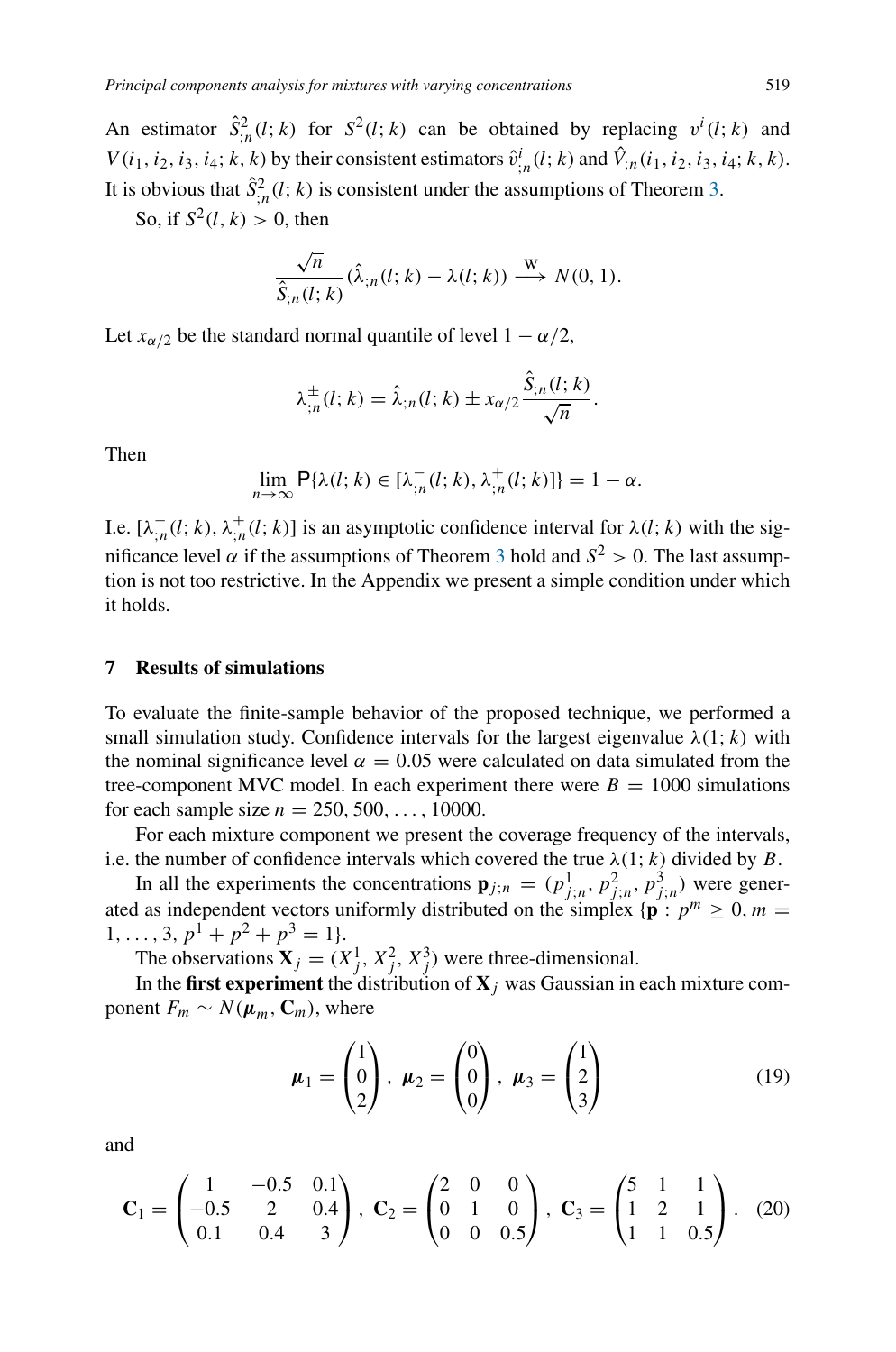|                  | Components |        |       |  |  |
|------------------|------------|--------|-------|--|--|
| $\boldsymbol{n}$ | first      | second | third |  |  |
| 250              | 0.973      | 0.872  | 0.956 |  |  |
| 500              | 0.969      | 0.925  | 0.952 |  |  |
| 1000             | 0.962      | 0.968  | 0.953 |  |  |
| 2500             | 0.952      | 0.966  | 0.951 |  |  |
| 5000             | 0.948      | 0.941  | 0.956 |  |  |
| 10000            | 0.955      | 0.960  | 0.953 |  |  |

<span id="page-11-1"></span>**Table 1.** Coverage probabilities of the first experiment

<span id="page-11-2"></span>

|  |  | Table 2. Coverage probabilities of the second experiment |  |  |
|--|--|----------------------------------------------------------|--|--|
|  |  |                                                          |  |  |

| Components |                                                             |       |  |  |
|------------|-------------------------------------------------------------|-------|--|--|
|            | second                                                      | third |  |  |
|            | 0.839                                                       | 0.959 |  |  |
|            | 0.879                                                       | 0.964 |  |  |
|            | 0.919                                                       | 0.955 |  |  |
|            | 0.925                                                       | 0.945 |  |  |
|            | 0.932                                                       | 0.945 |  |  |
|            | 0.921                                                       | 0.947 |  |  |
|            | first<br>0.971<br>0.961<br>0.964<br>0.954<br>0.943<br>0.950 |       |  |  |

The simulation results are presented on Table [1.](#page-11-1) It seems that the coverage probabilities of obtained confidence intervals are satisfactory for practical purposes if the sample size *n* is greater then 1000.

In the **second experiment** we used the same parameters for the model as in the first one, except the covariance of the second component. Here we put  $C_2 = \mathbb{E}$  (unit matrix). Surely, this model does not satisfy the assumptions of Theorem [3,](#page-8-2) since the first eigenvalue of  $C_2$  is not simple. The results are presented on Table [2.](#page-11-2) It seems that the confidence interval for the second component's largest eigenvalue is unsatisfactory even for  $n = 10000$ . The intervals for the first and third components preform satisfactory for *n* larger then 1000.

### <span id="page-11-0"></span>**8 Discussion**

We proposed a technique for estimation of PC directions and eigenvalues by observations from MVC. Asymptotic normality of the estimators is proved. This opens possibilities for constructing confidence sets and testing hypotheses on PC structure of different mixture components. Results of simulations confirm applicability of the asymptotic results for samples of moderate size.

Now let us discuss some challenges which were not answered in this study.

1. To apply Theorem [3](#page-8-2) for statistical analysis of real life data, one needs to be sure that the assumption (iv) of this theorem holds. Is it possible to verify the hypotheses *A*: *all the eigenvalues of*  $C_k$  *are simple* by some statistical test? Note, that in this test *A* must be an alternative to the null  $H_0$ : *there exists an eigenvalue of*  $C_k$  *of degree higher then 1*. Of course, such test cannot be based on the confidence sets derived by Theorem [3,](#page-8-2) since it does not hold under  $H_0$ . A possible alternative is to use a bootstrap technique for such testing.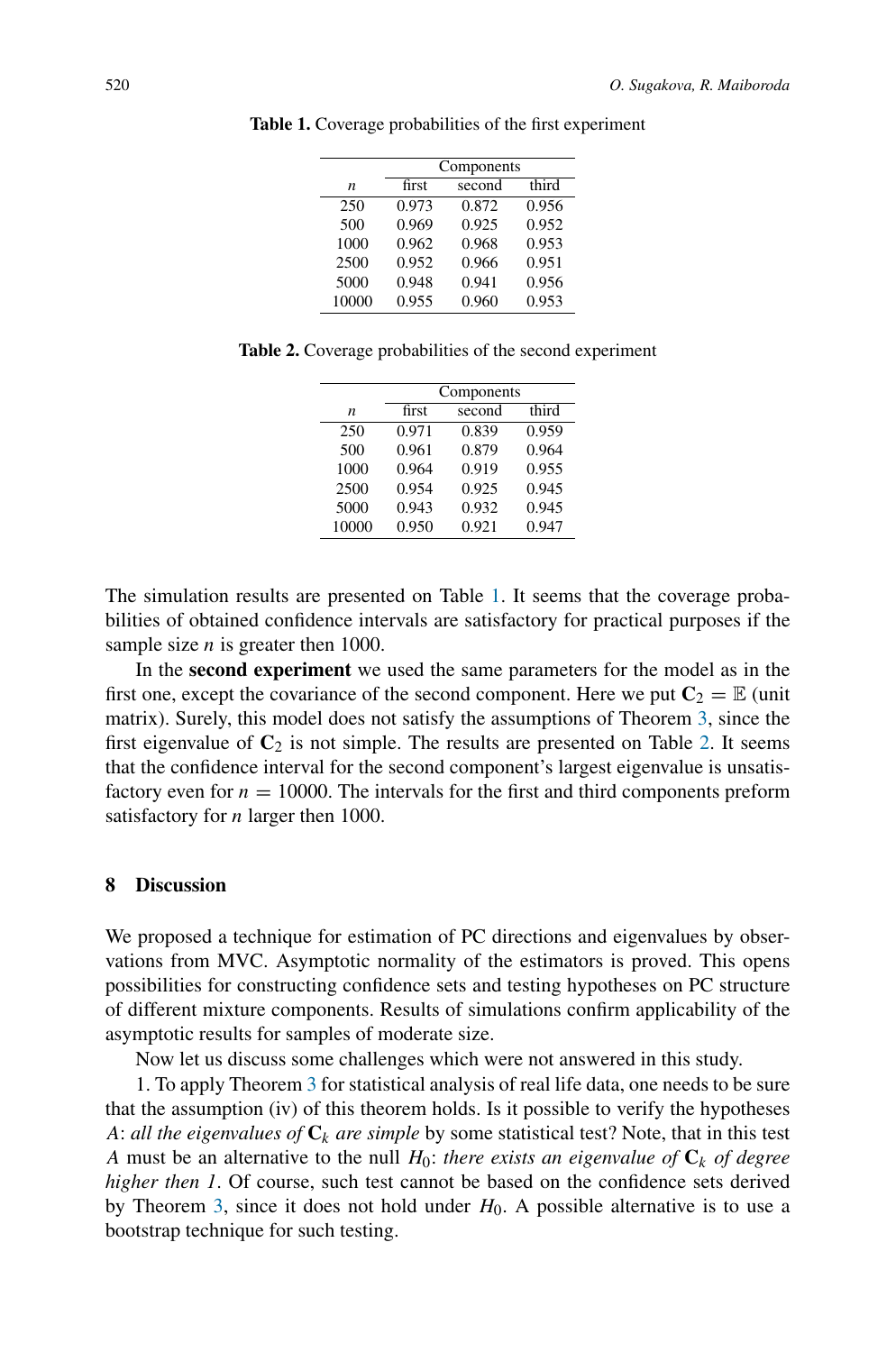2. It is sometimes useful in cluster analysis applications to consider FMMs with growing number of components (clusters) as the sample size *n* tends to infinity [\[5](#page-13-7)]. Similar approach is also beneficial in signal processing [\[3\]](#page-13-8). In this case one expects nonparametric convergence rates in theorems similar to Theorem [3.](#page-8-2) Another general-izations of Theorem [3](#page-8-2) are possible if the dimension of the observations space  $d \to \infty$ as  $n \to \infty$ .

3. There are many alternatives to PCA as a dimension reduction technique, e.g., Projection Pursuit (PP) or Independent Components Analysis [\[6\]](#page-13-9). Some of them, such as the PP based on the maximization of kurtosis can be modified for application to MVC data similarly to the PCA modification considered in this study. It would be interesting to analyze efficiency of these modifications both theoretically and in real life data analysis.

We hope that further study will clarify answers on these questions.

### **A Appendix**

Here we will obtain conditions under which  $S^2(l; k)$  defined by [\(18\)](#page-9-3) is strictly positive.

Let vect be a function which stacks its arguments into a long vector:

$$
\text{vect}(z_{ij}, \, i, j = 1, \dots, d) = \mathbf{z} = (z^1, \dots, z^{d^2}) \text{ where } z^{i+d(j-1)} = z_{ij}.
$$

Let us fix  $k \in 1, ..., M$  and define  $\eta_i(k) = \text{vect}(\eta_i(i_1, i_2; k), i_1, i_2 = 1, ... d)$ .

**Theorem 4.** Let the assumptions of Theorem [3](#page-8-2) hold. If for some  $m \in 1, \ldots, M$ 

$$
\det \mathrm{Cov}[\boldsymbol{\eta}_j \,|\kappa_j = m] \neq 0,
$$

then  $S^2(l; k) > 0$  for all  $l = 1, ..., d$ .

## **Proof.** Let

$$
\mathbf{z} = \text{vect}(z(i_1, i_2; k), i_1, i_2 = 1, \dots, d), \mathbf{v} = \text{vect}(v^{i_1}(l; k)v^{i_2}(l; k), i_1, i_2 = 1, \dots, d).
$$

By [\(18\)](#page-9-3)

$$
S^2(l; k) = \mathbf{v}^T \operatorname{Cov}[\mathbf{z}] \mathbf{v}.
$$

It is obvious that  $|\mathbf{v}| \neq 0$ . So, to obtain  $S^2(l; k) > 0$  we need only to show that  $Cov[\mathbf{z}] > 0.$ 

Let  $\mathbf{e}_m = \mathbf{E}[\boldsymbol{\eta}_j | \kappa_j = m]$ , then

$$
Cov[\mathbf{z}] = \mathbf{L}_1 + \mathbf{L}_2,
$$

where

$$
\mathbf{L}_1 = \sum_{m=1}^M \langle (\mathbf{w}^k)^2 \mathbf{p}^m \rangle \left( \mathsf{E}[\boldsymbol{\eta}_j \boldsymbol{\eta}_j^T \mid \kappa_j = m] - \mathbf{e}_m \mathbf{e}_m^T \right),
$$
  

$$
\mathbf{L}_2 = \sum_{m=1}^M \langle (\mathbf{w}^k)^2 \mathbf{p}^m \rangle \mathbf{e}_m \mathbf{e}_m^T - \sum_{m_1, m_2 = 1}^M \langle (\mathbf{w}^k)^2 \mathbf{p}^{m_1} \mathbf{p}^{m_2} \rangle \mathbf{e}_{m_1} \mathbf{e}_{m_2}^T.
$$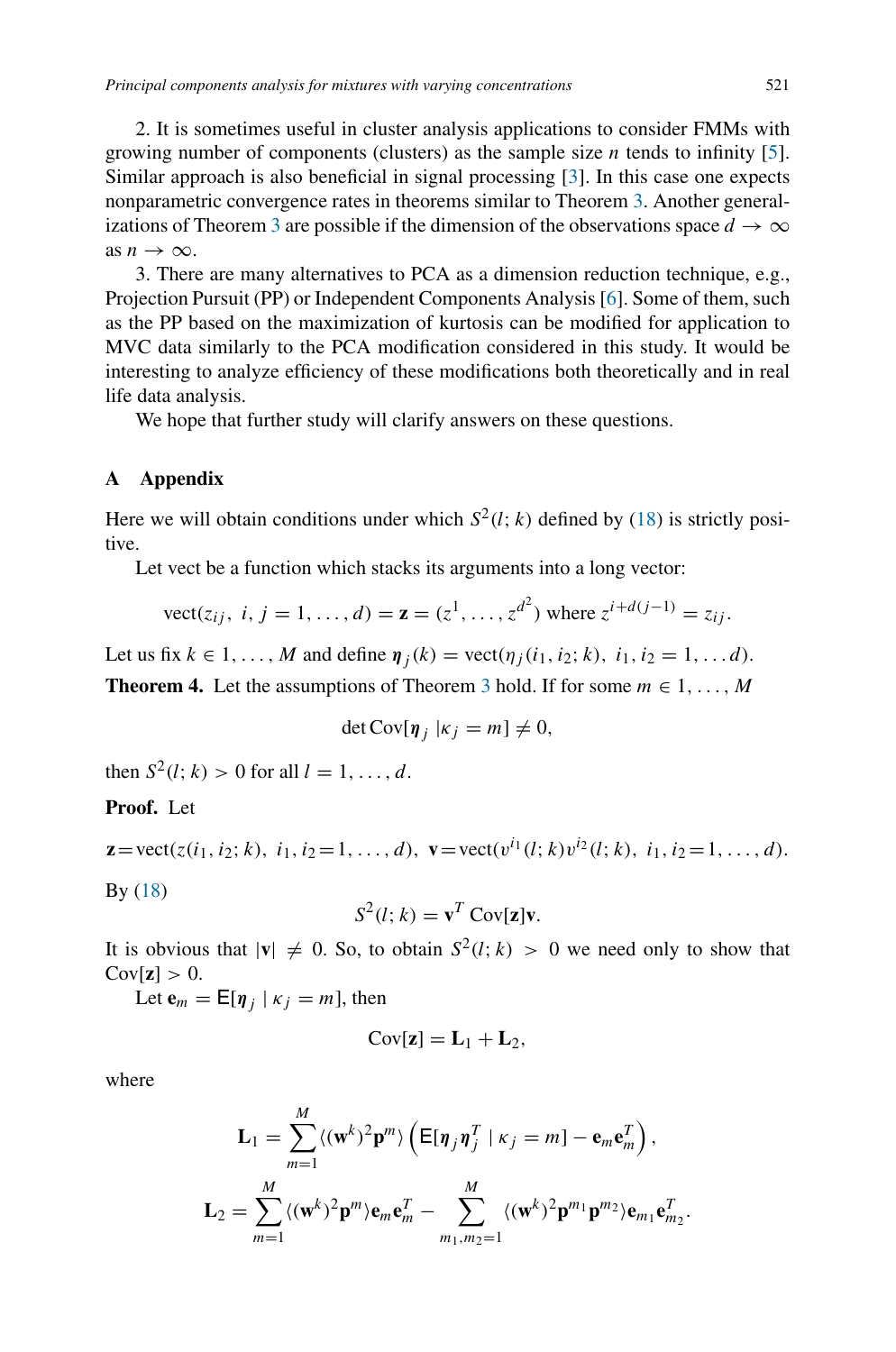Observe that  $\mathbf{L}_2 = \lim_{n \to \infty} \sum_{j=1}^n (w_{j,n}^k)^2 \mathbf{L}_{j,2}$ , where

$$
\mathbf{L}_{j,2} = \text{Cov}(\boldsymbol{\zeta}_j),
$$

*ζ*<sub>*j*</sub> is a random vector which attains values  $\mathbf{e}_m$  with probabilities  $p_{j;n}^m$ . So  $\mathbf{L}_{j;2} \geq 0$ and  $\mathbf{L}_2 > 0$ .

Then

*n*

$$
\mathbf{L}_1 = \sum_{j=1}^n \langle (\mathbf{w}^k)^2 \mathbf{p}^m \rangle \operatorname{Cov}[\boldsymbol{\eta}_j \mid \kappa_j = m] \le \langle (\mathbf{w}^k)^2 \mathbf{p}^{m_0} \rangle \operatorname{Cov}[\boldsymbol{\eta}_j \mid \kappa_j = m_0] > 0,
$$

due to the assumpton of the Theorem and the fact that  $\langle (\mathbf{w}^k)^2 \mathbf{p}^m \mathbf{0} \rangle > 0$  (see [\[12](#page-14-2)]). Summarizing we obtain

$$
\mathrm{Cov}[\mathbf{z}] > 0
$$

which implies the statement of the Theorem.

## **Acknowledgement**

We are thankful to the unknown referees for their attention to our work, fruitful comments and suggestions.

## **References**

- <span id="page-13-4"></span>[1] Autin, F., Pouet, C.: Adaptive test on components of densities mixture. Math. Methods Stat. **21**(2), 93–108 (2012). [MR2974011.](http://www.ams.org/mathscinet-getitem?mr=2974011) <https://doi.org/10.3103/S1066530712020020>
- <span id="page-13-3"></span>[2] Doronin, O.: Adaptive estimation for a semiparametric model of mixture. Theory Probab. Math. Stat. **91**, 29–41 (2015). [MR3364121.](http://www.ams.org/mathscinet-getitem?mr=3364121) <https://doi.org/10.1090/tpms/964>
- <span id="page-13-8"></span>[3] Gayraud, G., Ingster, Y.I.: Detection of sparse additive functions. Electron. J. Stat. **6**, 1409–1448 (2012). [MR2988453.](http://www.ams.org/mathscinet-getitem?mr=2988453) <https://doi.org/10.1214/12-EJS715>
- <span id="page-13-1"></span>[4] Härdle, W., Simar, L.: Applied Multivariate Statistical Analysis. Springer, Berlin Heidelberg (2007). [MR2367300](http://www.ams.org/mathscinet-getitem?mr=2367300)
- <span id="page-13-7"></span>[5] Ho, N., Nguyen, X.: Convergence rates of parameter estimation for some weakly identifiable finite mixtures. Ann. Stat. **44**, 2726–2755 (2016). [MR3576559.](http://www.ams.org/mathscinet-getitem?mr=3576559) <https://doi.org/10.1214/16-AOS1444>
- <span id="page-13-9"></span>[6] Hyvärinen, A., Karhunen, J., Oja, E.: Independent Component Analysis. Wiley (2001)
- <span id="page-13-0"></span>[7] Jolliffe, I.T.: Principal Component Analysis. Springer, New York (2010). [MR0841268.](http://www.ams.org/mathscinet-getitem?mr=0841268) <https://doi.org/10.1007/978-1-4757-1904-8>
- <span id="page-13-6"></span>[8] Magnus, J.R., Neudecker, H.: Matrix Differential Calculus with Applications in Statistics and Econometrics. Wiley, New York (2019). [MR1698873](http://www.ams.org/mathscinet-getitem?mr=1698873)
- <span id="page-13-2"></span>[9] Maiboroda, R., Sugakova, O.: Statistics of mixtures with varying concentrations with application to DNA microarray data analysis. J. Nonparametr. Stat. **24**(1), 201–215 (2012). [MR2885834.](http://www.ams.org/mathscinet-getitem?mr=2885834) <https://doi.org/10.1080/10485252.2011.630076>
- <span id="page-13-5"></span>[10] Maiboroda, R., Sugakova, O., Doronin, A.: Generalized estimating equations for mixtures with varying concentrations. Can. J. Stat. **41**(2), 217–236 (2013). [MR3061876.](http://www.ams.org/mathscinet-getitem?mr=3061876) <https://doi.org/10.1002/cjs.11170>

 $\Box$